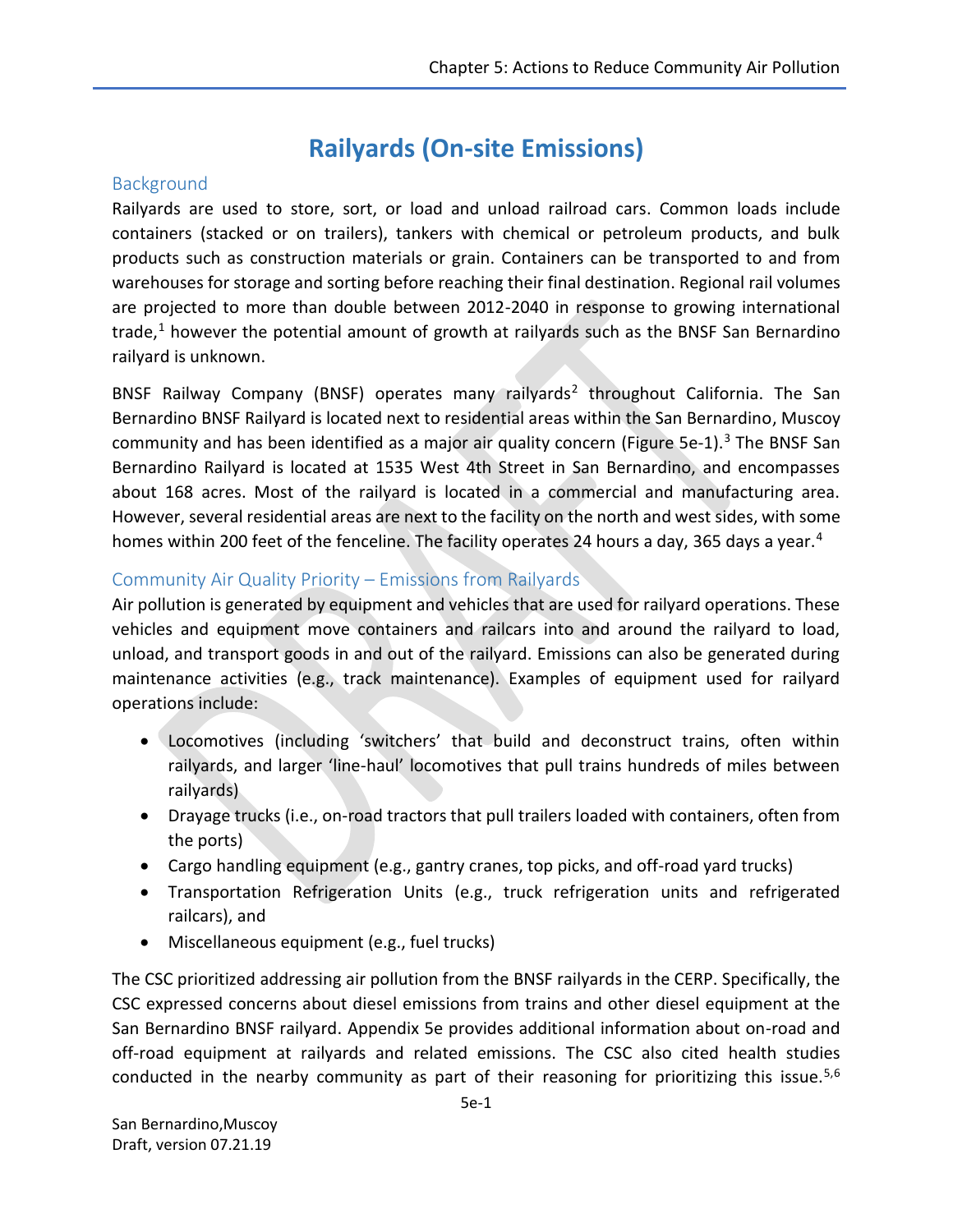Potential opportunities to reduce emissions from diesel equipment used at railyards, include replacing older equipment with newer, less polluting equipment (e.g., replacing diesel-fueled yard trucks with electric yard trucks), and ensuring that the replacement or repower of equipment is based on the cleanest technology available.



Figure 5e-1. The BNSF Railyard within the San Bernardino, Muscoy Community

#### Ongoing Efforts

A short summary is provided below of the key regulations and programs that are in place or are being developed at the national, state, and local level to address emissions from railyards.

#### *Federal Actions*

Railroads operations are regulated at the federal level primarily by the Federal Railroad Administration and the Surface Transportation Board, and locomotive emissions are regulated by the U.S. EPA. These agencies' regulatory authority may preempt certain federal, state, and local regulatory authorities and actions. However, the U.S. EPA has used its authority under the Clean Air Act to require new diesel locomotives to be built to meet the cleanest emission standard (also known as Tier 4).<sup>7</sup> This requirement also applies to certain locomotives that are remanufactured.<sup>i</sup> These regulations require the installation of devices that reduce idling on newly manufactured<sup>ii,8</sup> and remanufactured locomotives<sup>9</sup> and mandate the use of ultra-low sulfur diesel fuel.<sup>10</sup> However, these regulations do not require railroads to reduce their usage of existing older, higher-emitting locomotives. Locomotives must meet federal emissions standards when

l

<sup>i</sup> Remanufacturing can include activities like replacing an old engine in a locomotive with a new engine. The useful life of a locomotive is typically at least ten years.

ii The U.S. EPA defines newly manufactured as freshly manufactured.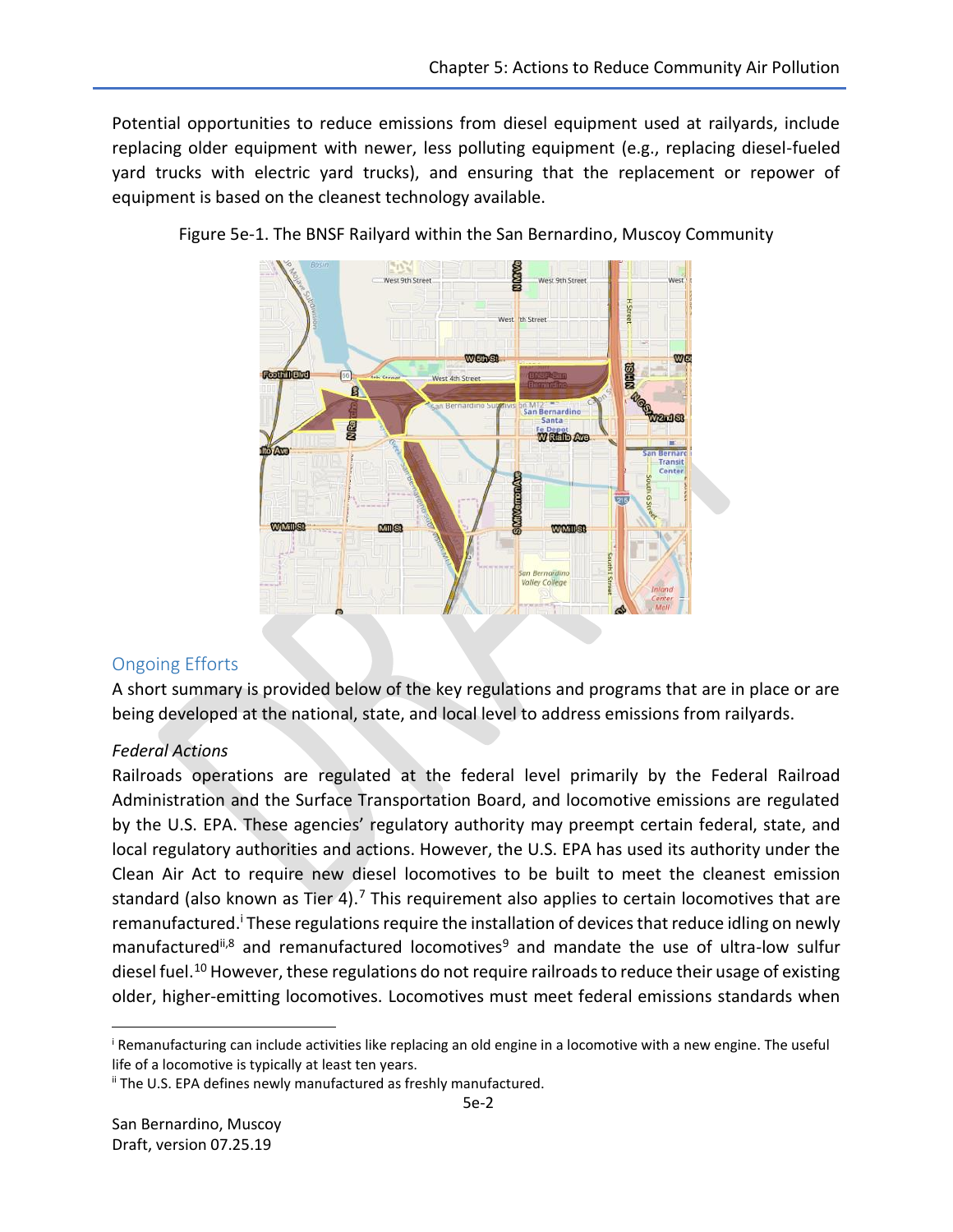they are remanufactured, and may become cleaner at that time. In 2017, CARB also petitioned the U.S. EPA to develop a new regulation requiring engine manufacturers to meet a cleaner Tier 5 emission standard for new engines. The CARB petition is under review by the U.S. EPA. Because locomotive engines can last over 30 years, locomotive fleet turnover is slow, so even if the U.S. EPA were to develop a Tier 5 emission standard, it would not result in immediate emission reductions.

#### *State Actions (CARB)*

CARB has two agreements<sup>11</sup>,<sup>12</sup> with BNSF to reduce locomotive emissions in and around railyards. An agreement in 1998 required BNSF to meet a fleet average of Tier 2 locomotives in the South Coast Air Basin every year between 2010 and 2030. BNSF has met this commitment every year. The second agreement in 2005 focused on railyards and required: implementation of a locomotive idling-reduction program, maximizing the use of ultra-low sulfur diesel fuel, preparation of health risk assessments, evaluation of measures to further reduce diesel particulate emissions, and an assessment of remote sensing technology to identify high-emitting locomotives. CARB has discussed the potential for two new regulations that would reduce emissions from locomotives, including regulation to reduce idling activity and a regulation to address non-preempted locomotive use in the state through retrofit, replacement and other actions. Also, CARB staff plans to develop amendments to the Cargo Handling Equipment Regulation, Transportation Refrigeration Unit Regulation, and its Drayage Truck Regulation to begin the transition to zero-emission technology starting in 2026.<sup>13</sup>

#### *South Coast AQMD*

South Coast AQMD previously adopted rules<sup>iii</sup> that would have required railroads to reduce idling, conduct recordkeeping, and prepare emissions inventories and health risk assessments for railyards. However, the railroads sued the South Coast AQMD, and the courts determined that the rules cannot currently be enforced as they are preempted by federal law. South Coast AQMD is evaluating potential new strategies to reduce emissions from railyards, including developing a potential regulation affecting railyards called an Indirect Source Rule (ISR), and/or other potential partnering strategies that could reduce emissions. This ISR was initially intended to address regional air pollution, in particular through reducing NOx emissions. The CSC has made it clear that an ISR must also focus on reducing localized impacts from railyards. The railroads have participated in workshops related to Facility Based Mobile Source Measures and will continue to work with District staff and the community.

South Coast AQMD funds projects to help develop technology that can lower emissions from locomotives (e.g., natural gas hybrid, battery electric, and fuel cell). These projects are in the design and demonstration phase and not yet commercially available. Additionally, the South

 $\overline{\phantom{a}}$ 

iii Regulation XXXV: http://www.aqmd.gov/home/rules-compliance/rules/scaqmd-rule-book/regulation-xxxv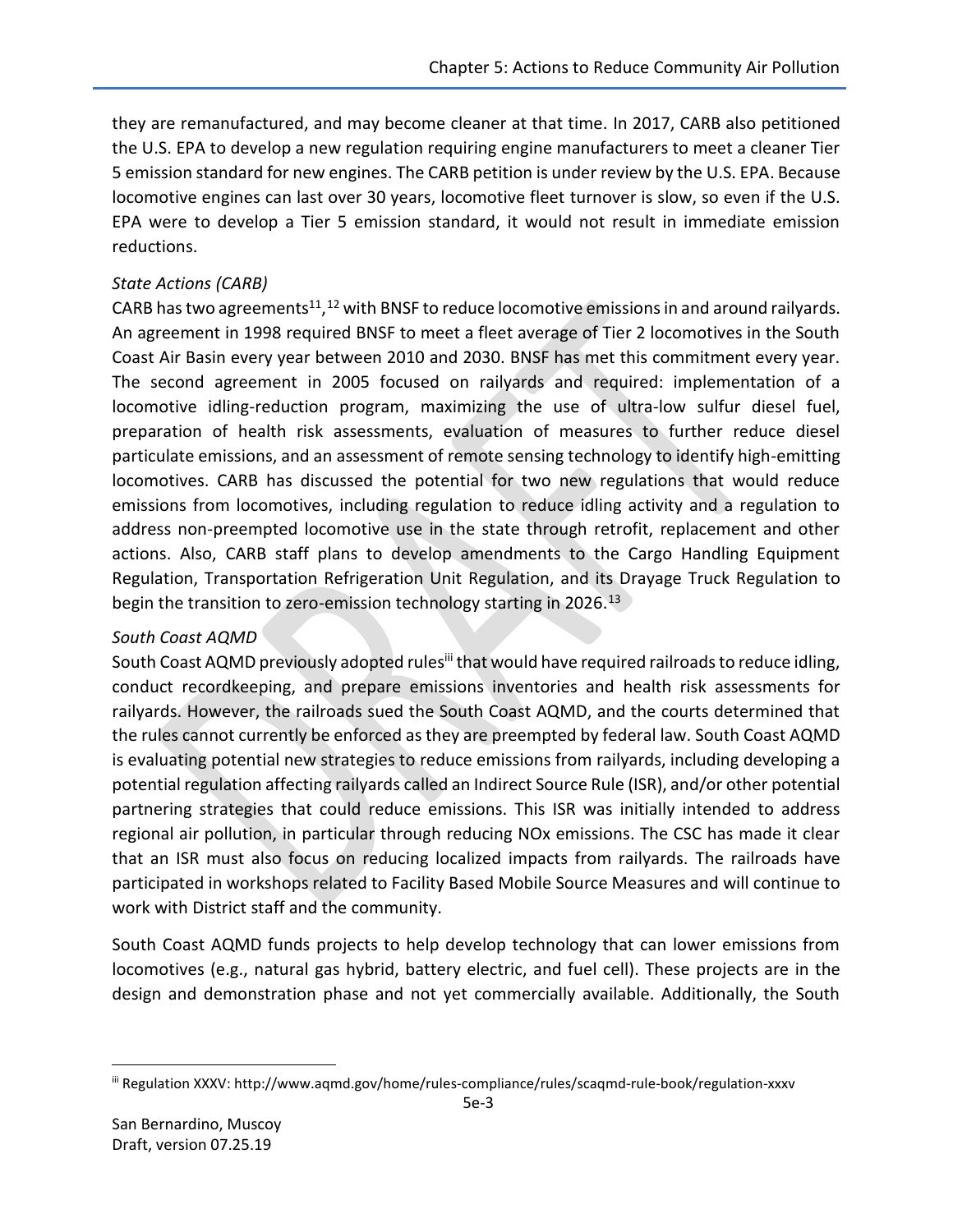Coast AQMD provides incentives for rail operators that purchase technologies for locomotives and cargo handling equipment that is cleaner than required.

## Identifying Opportunities for Action

South Coast AQMD staff conducted air monitoring near SBM during the Multiple Air Toxics Exposure Study (MATES) in 2013, which identified high levels of black carbon (BC) and ultrafine particulate matter (PM) near the BNSF railyard. The community near this railyard was part of the pilot communities for the South Coast AQMD Clean Communities Plan (CCP), which included significant community engagement activities, and emissions and exposure reduction efforts (e.g., air filtration projects, use of low-VOC paints, and other emission reduction measures). South Coast AQMD also funded the Environmental Railyard Research Impacting Community Health (ENRRICH) study, which consisted of a community health assessment and public health outreach project led by the late Dr. Sam Soret of Loma Linda University.

The South Coast AQMD continues to seek opportunities to reduce air pollution from railyards. The actions below have been identified by the CSC to reduce emissions from railyards.

# **Action 1: Reduce Emissions from Railyards**

Course of Action(s):

- Pursue strategies to reduce air pollution from railyards through the development of indirect source requirements and other measures, including reducing localized emissions and exposures
- Work with CARB on the development of new requirements to reduce air pollution from railyards
- Work with local utilities and state agencies like the California Energy Commission (CEC) and the Public Utilities Commission (PUC) to encourage the installation of infrastructure needed to fuel/charge zero-emission vehicles and on-site equipment at the BNSF Railyard
- Continue to support CARB's petition<sup>iv</sup> tothe U.S. EPA for new national locomotive emission standards
- Work with the BNSF railyard in the San Bernardino, Muscoy community to replace diesel-fueled equipment with cleaner technologies<sup>v</sup>
- Conduct fenceline and/or mobile monitoring around railyards to identify activities that may cause increased levels of air pollution. Mobile measurements (and fixed

 $v$  A variety of technology assessments have been conducted to assist in this effort. Examples include: [https://ww2.arb.ca.gov/resources/documents/technology-and-fuels-assessments;](https://ww2.arb.ca.gov/resources/documents/technology-and-fuels-assessments)

 $\overline{\phantom{a}}$ 

iv CARB Locomotive Petition to U.S. EPA (April 2017): [https://ww2.arb.ca.gov/resources/documents/carb-petitions](https://ww2.arb.ca.gov/resources/documents/carb-petitions-us-epa-strengthen-locomotive-emission-standards)[us-epa-strengthen-locomotive-emission-standards.](https://ww2.arb.ca.gov/resources/documents/carb-petitions-us-epa-strengthen-locomotive-emission-standards)

[http://www.cleanairactionplan.org/documents/draft-2018-feasibility-assessment-for-cargo-handling](http://www.cleanairactionplan.org/documents/draft-2018-feasibility-assessment-for-cargo-handling-equipment.pdf/)[equipment.pdf/.](http://www.cleanairactionplan.org/documents/draft-2018-feasibility-assessment-for-cargo-handling-equipment.pdf/)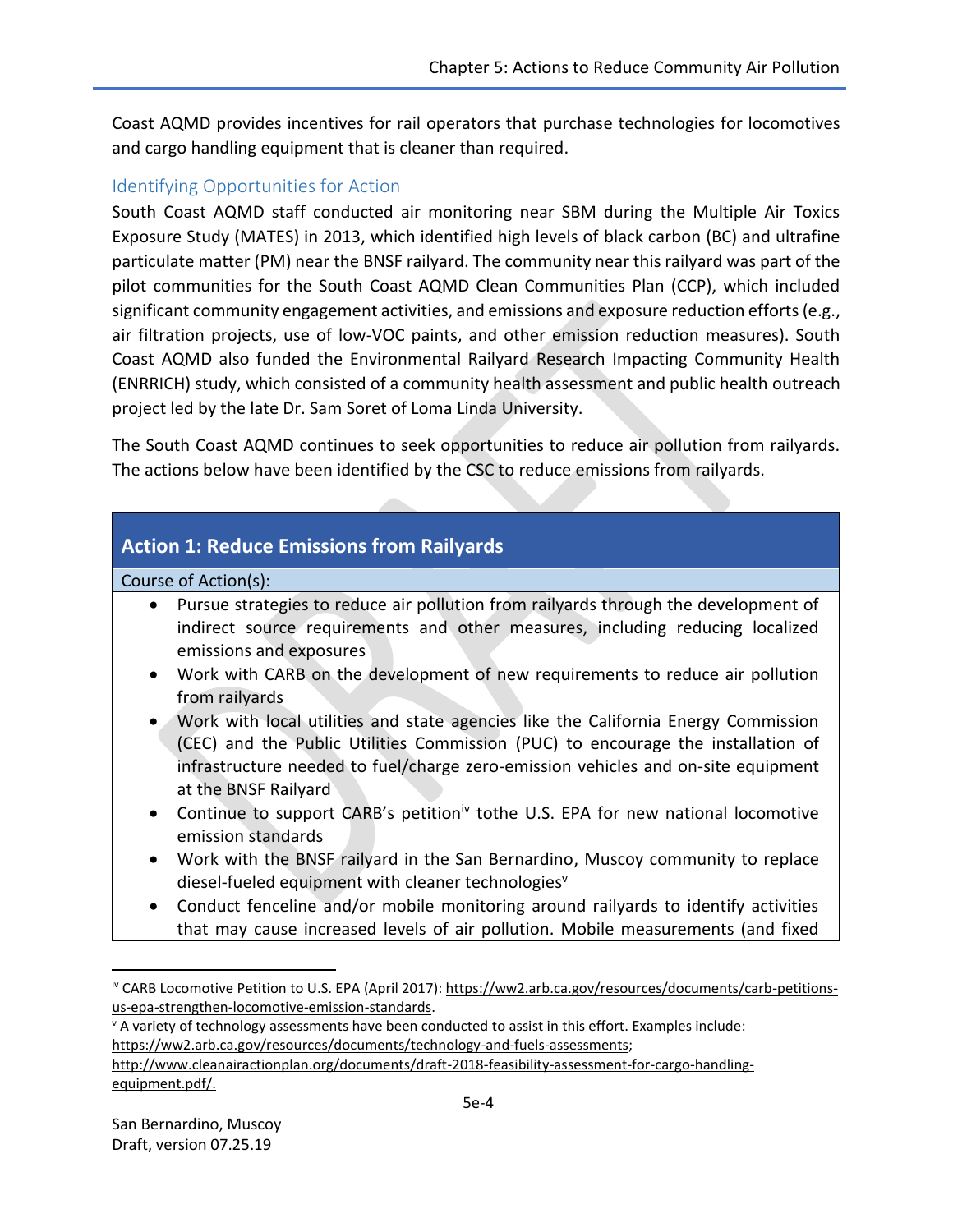| community<br>٠<br>emission reductions                                                                                                                                                                                                                                                                                                                                                                                                                                                                                                                                                                                                                                                                                                                                                                                                                                                                                                                                                                                                                                                  | monitoring, when appropriate) will extend into the community to assess how railyard<br>related emissions may contribute to the overall air pollution burden in this<br>Use emissions inventory and monitoring information to identify opportunities for |  |
|----------------------------------------------------------------------------------------------------------------------------------------------------------------------------------------------------------------------------------------------------------------------------------------------------------------------------------------------------------------------------------------------------------------------------------------------------------------------------------------------------------------------------------------------------------------------------------------------------------------------------------------------------------------------------------------------------------------------------------------------------------------------------------------------------------------------------------------------------------------------------------------------------------------------------------------------------------------------------------------------------------------------------------------------------------------------------------------|---------------------------------------------------------------------------------------------------------------------------------------------------------------------------------------------------------------------------------------------------------|--|
| Strategies:                                                                                                                                                                                                                                                                                                                                                                                                                                                                                                                                                                                                                                                                                                                                                                                                                                                                                                                                                                                                                                                                            |                                                                                                                                                                                                                                                         |  |
| <b>Rules and Regulations</b><br>$\bullet$                                                                                                                                                                                                                                                                                                                                                                                                                                                                                                                                                                                                                                                                                                                                                                                                                                                                                                                                                                                                                                              |                                                                                                                                                                                                                                                         |  |
| Incentives<br>$\bullet$                                                                                                                                                                                                                                                                                                                                                                                                                                                                                                                                                                                                                                                                                                                                                                                                                                                                                                                                                                                                                                                                |                                                                                                                                                                                                                                                         |  |
| Collaboration<br>$\bullet$                                                                                                                                                                                                                                                                                                                                                                                                                                                                                                                                                                                                                                                                                                                                                                                                                                                                                                                                                                                                                                                             |                                                                                                                                                                                                                                                         |  |
| Monitoring                                                                                                                                                                                                                                                                                                                                                                                                                                                                                                                                                                                                                                                                                                                                                                                                                                                                                                                                                                                                                                                                             |                                                                                                                                                                                                                                                         |  |
| Goals:                                                                                                                                                                                                                                                                                                                                                                                                                                                                                                                                                                                                                                                                                                                                                                                                                                                                                                                                                                                                                                                                                 |                                                                                                                                                                                                                                                         |  |
| ٠                                                                                                                                                                                                                                                                                                                                                                                                                                                                                                                                                                                                                                                                                                                                                                                                                                                                                                                                                                                                                                                                                      | Provide biannual updates and engage the CSC on new requirements being developed                                                                                                                                                                         |  |
|                                                                                                                                                                                                                                                                                                                                                                                                                                                                                                                                                                                                                                                                                                                                                                                                                                                                                                                                                                                                                                                                                        | by CARB and South Coast AQMD                                                                                                                                                                                                                            |  |
|                                                                                                                                                                                                                                                                                                                                                                                                                                                                                                                                                                                                                                                                                                                                                                                                                                                                                                                                                                                                                                                                                        | Provide quarterly or annual updates to the CSC on air monitoring results                                                                                                                                                                                |  |
| ٠                                                                                                                                                                                                                                                                                                                                                                                                                                                                                                                                                                                                                                                                                                                                                                                                                                                                                                                                                                                                                                                                                      | Replace two line haul and two switcher locomotives at the BNSF railyard through                                                                                                                                                                         |  |
|                                                                                                                                                                                                                                                                                                                                                                                                                                                                                                                                                                                                                                                                                                                                                                                                                                                                                                                                                                                                                                                                                        | incentive funding programs                                                                                                                                                                                                                              |  |
|                                                                                                                                                                                                                                                                                                                                                                                                                                                                                                                                                                                                                                                                                                                                                                                                                                                                                                                                                                                                                                                                                        | Emissions Reduction Target: emissions reduced from this action contribute to the                                                                                                                                                                        |  |
| mobile source incentives target                                                                                                                                                                                                                                                                                                                                                                                                                                                                                                                                                                                                                                                                                                                                                                                                                                                                                                                                                                                                                                                        |                                                                                                                                                                                                                                                         |  |
| <b>Estimated Timeline:</b>                                                                                                                                                                                                                                                                                                                                                                                                                                                                                                                                                                                                                                                                                                                                                                                                                                                                                                                                                                                                                                                             |                                                                                                                                                                                                                                                         |  |
| 2020, South Coast AQMD to consider new ISR and/or other measures on railyards<br>٠<br>Between 2020 and 2022, CARB to consider new regulations and/or other measures:<br>-Between 2020 and 2022, for locomotives<br>-By 2020, amendments for zero-emission refrigeration units (TRUs)<br>-By 2022, amendments for zero-emission drayage trucks and cargo handling<br>equipment<br>2020, begin working with local utilities and state agencies such as CEC and PUC to<br>encourage the installation of infrastructure for fuel/charge zero-emission vehicles<br>and on-site equipment at the BNSF Railyard<br>Continue to support CARB's petition to the U.S. EPA for new national locomotive<br>standards<br>2020, work with BNSF railyard in the San Bernardino, Muscoy community to replace<br>diesel-fueled equipment with cleaner technologies<br>Second half of 2019, South Coast AQMD to conduct air monitoring at railyards and<br>nearby communities<br>When available, use emissions inventory and monitoring information to identify<br>opportunities for emission reductions |                                                                                                                                                                                                                                                         |  |
| Implementing Agency, Organization, Business or Other Entity:                                                                                                                                                                                                                                                                                                                                                                                                                                                                                                                                                                                                                                                                                                                                                                                                                                                                                                                                                                                                                           |                                                                                                                                                                                                                                                         |  |
| Name:                                                                                                                                                                                                                                                                                                                                                                                                                                                                                                                                                                                                                                                                                                                                                                                                                                                                                                                                                                                                                                                                                  | Responsibilities:                                                                                                                                                                                                                                       |  |
| South Coast AQMD                                                                                                                                                                                                                                                                                                                                                                                                                                                                                                                                                                                                                                                                                                                                                                                                                                                                                                                                                                                                                                                                       | Pursue indirect source requirements and other measures<br>for railyards, and improve community access to rule<br>development process by holding a working group meeting                                                                                 |  |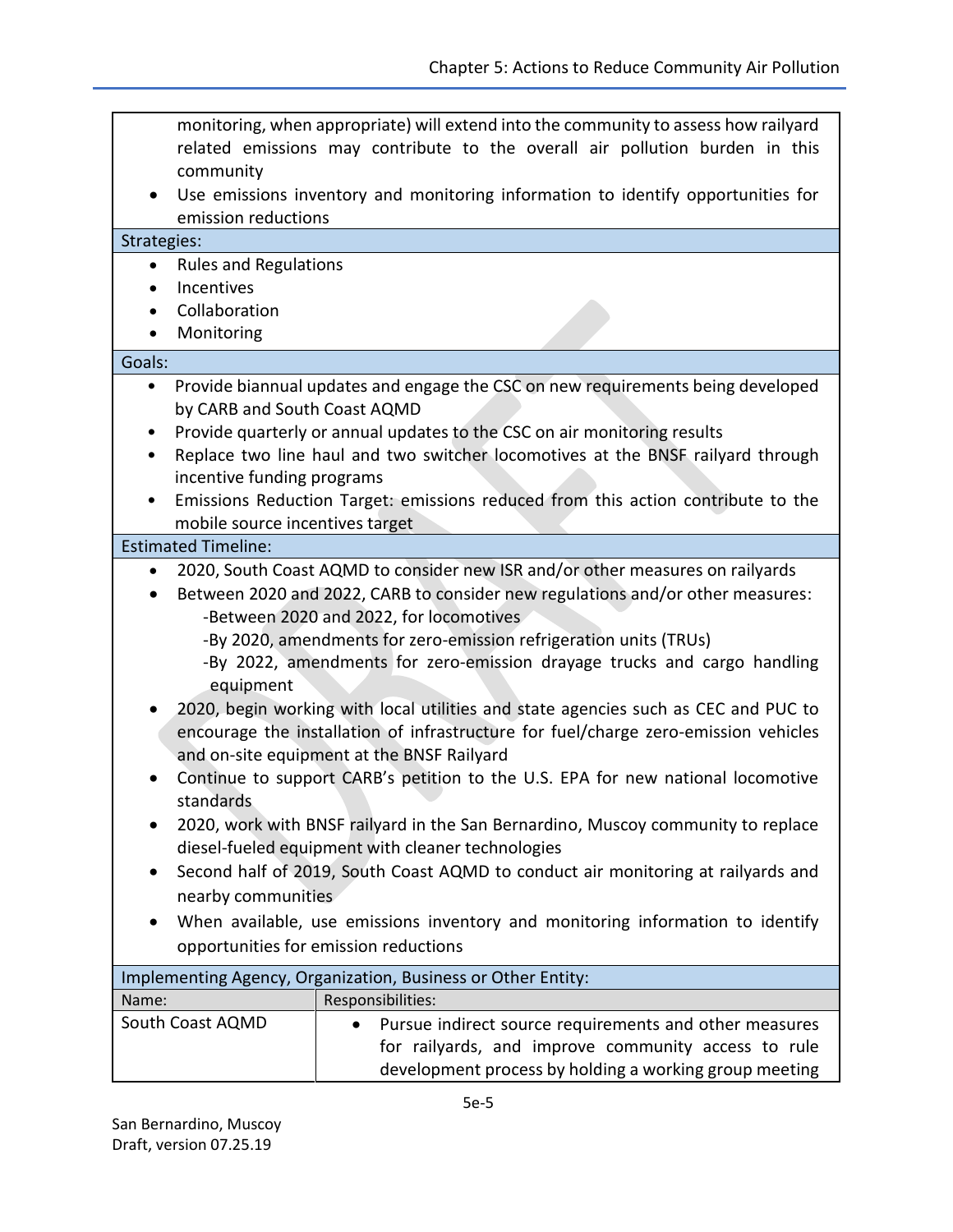|                                                                                                                                                                                                                                                                                                                                                                            | in or near this community. Provide updates to the CSC on<br>the development of indirect source requirements for<br>railyards<br>Work with CARB on the development of new requirements<br>to reduce air pollution from railyards. Continue to support<br>CARB's petition to U.S. EPA for new national locomotive<br>standards<br>• Work with local utilities and state agencies to encourage<br>the installation of infrastructure for fuel/charge zero-<br>emission vehicles and on-site equipment at the BNSF<br>Railyard<br>Work to allocate incentive funding to replace on-site diesel<br>equipment with the cleanest technologies available<br>Work with BNSF to provide updates to the CSC on emission<br>reduction progress within the San Bernardino BNSF<br>railyard<br>Work with CARB to identify opportunities for new<br>incentives in this community<br>Conduct air monitoring in community areas near the BNSF<br>railyard and provide updates to the CSC |
|----------------------------------------------------------------------------------------------------------------------------------------------------------------------------------------------------------------------------------------------------------------------------------------------------------------------------------------------------------------------------|-------------------------------------------------------------------------------------------------------------------------------------------------------------------------------------------------------------------------------------------------------------------------------------------------------------------------------------------------------------------------------------------------------------------------------------------------------------------------------------------------------------------------------------------------------------------------------------------------------------------------------------------------------------------------------------------------------------------------------------------------------------------------------------------------------------------------------------------------------------------------------------------------------------------------------------------------------------------------|
| <b>CSC Members</b>                                                                                                                                                                                                                                                                                                                                                         | Participate in CARB and South Coast AQMD rule development<br>process (e.g., attending working group meetings, providing<br>comments on draft rule materials, etc.) for regulations affecting<br>railyards                                                                                                                                                                                                                                                                                                                                                                                                                                                                                                                                                                                                                                                                                                                                                               |
| <b>CARB</b>                                                                                                                                                                                                                                                                                                                                                                | Pursue regulations and/or other<br>measures<br>(e.g.,<br>incentives) to achieve additional emission reductions at<br>railyards<br>Prioritize<br>enforcement (e.g., for<br>handling<br>cargo<br>$\bullet$<br>equipment) in this community                                                                                                                                                                                                                                                                                                                                                                                                                                                                                                                                                                                                                                                                                                                                |
| <b>Additional Information:</b>                                                                                                                                                                                                                                                                                                                                             |                                                                                                                                                                                                                                                                                                                                                                                                                                                                                                                                                                                                                                                                                                                                                                                                                                                                                                                                                                         |
| Indirect Source Rule for Railyards: http://www.aqmd.gov/home/air-quality/clean-<br>$\bullet$<br>air-plans/air-quality-mgt-plan/facility-based-mobile-source-measures/rail-fac-wkng-<br><u>grp</u> <sup>9</sup><br>Carl Moyer Program: http://www.aqmd.gov/home/programs/business/business-<br>detail?title=heavy-duty-engines&parent=vehicle-engine-upgrades <sup>14</sup> |                                                                                                                                                                                                                                                                                                                                                                                                                                                                                                                                                                                                                                                                                                                                                                                                                                                                                                                                                                         |
| CARB's<br>regulations to<br>reduce<br>emissions<br>from<br>proposed<br>locomotives:<br>https://ww2.arb.ca.gov/resources/documents/evaluation-and-potential-<br>development-regulations-reduce-emissions-locomotives <sup>15</sup>                                                                                                                                          |                                                                                                                                                                                                                                                                                                                                                                                                                                                                                                                                                                                                                                                                                                                                                                                                                                                                                                                                                                         |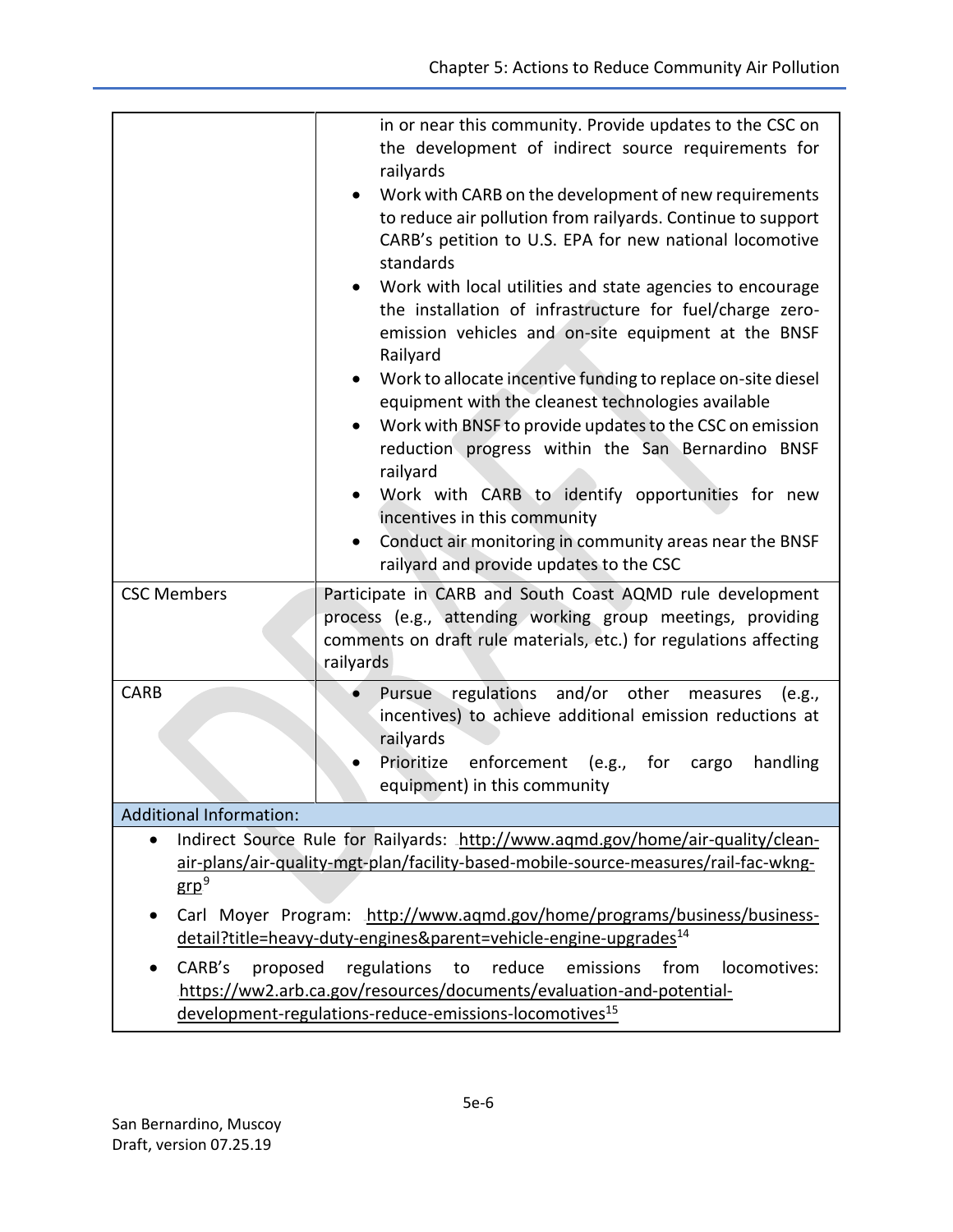• Additional information on CARB's actions to minimize community health impacts from freight and estimated timelines is available at : https://www.arb.ca.gov/board/books/2019/032119/19-3-2pres.pdf

# References

- 1. Southern California Association of Governments, 2016 RTP, Goods Movement Appendix, April, 2016, [http://scagrtpscs.net/Pages/FINAL2016RTPSCS.aspx,](http://scagrtpscs.net/Pages/FINAL2016RTPSCS.aspx) Accessed June 3, 2019.  $\overline{\phantom{a}}$
- 2. California Air Resources Board, Railyard Maps, March 2013, [https://www.arb.ca.gov/railyard/community/map.htm,](https://www.arb.ca.gov/railyard/community/map.htm) Accessed May 1, 2019.
- 3. Caltrans GIS Data, May 20 2019, [http://www.dot.ca.gov/hq/tsip/gis/datalibrary/,](http://www.dot.ca.gov/hq/tsip/gis/datalibrary/) Accessed June 3, 2019.
- 4. California Air Resources Board, Health Risk Assessment for the BNSF Railway San Bernardino Railyard. June 11, 2008. [https://www.arb.ca.gov/railyard/hra/bnsf\\_sb\\_final.pdf?\\_ga=2.248110979.56395114.15](https://www.arb.ca.gov/railyard/hra/bnsf_sb_final.pdf?_ga=2.248110979.56395114.1560264190-1564673299.1501803809) [60264190-1564673299.1501803809.](https://www.arb.ca.gov/railyard/hra/bnsf_sb_final.pdf?_ga=2.248110979.56395114.1560264190-1564673299.1501803809) Accessed April 15, 2019
- 5. Association of major California freight railyards with asthma-related pediatric emergency department hospital visits. Loma Linda University School of Public Health. March

2019[.https://www.sciencedirect.com/science/article/pii/S2211335518302626?via%3Di](https://www.sciencedirect.com/science/article/pii/S2211335518302626?via%3Dihub) [hub.](https://www.sciencedirect.com/science/article/pii/S2211335518302626?via%3Dihub) Accessed April 30, 2019.

- 6. Project ENRRICH: A Public Health Assessment of Residential Proximity to a Goods Movement Railyard. Loma Linda University School of Public Health. May 2014. [http://www.aqmd.gov/docs/default-source/clean-air-plans/clean-communities](http://www.aqmd.gov/docs/default-source/clean-air-plans/clean-communities-plan/enrrich_final_report_29may2014.pdf)[plan/enrrich\\_final\\_report\\_29may2014.pdf.](http://www.aqmd.gov/docs/default-source/clean-air-plans/clean-communities-plan/enrrich_final_report_29may2014.pdf) Accessed April 30, 2019
- 7. U.S. EPA, Regulations for Emissions from Locomotives, [https://www.epa.gov/regulations-emissions-vehicles-and-engines/regulations](https://www.epa.gov/regulations-emissions-vehicles-and-engines/regulations-emissions-locomotives)[emissions-locomotives,](https://www.epa.gov/regulations-emissions-vehicles-and-engines/regulations-emissions-locomotives) Accessed May 1, 2019.
- 8. U.S. EPA, Locomotive Emission Standards Regulatory Support Document, April 1998, https://nepis.epa.gov/Exe/ZyPDF.cgi/P100F9QT.PDF?Dockey=P100F9QT.PDF, Accessed July 24, 2019.
- 9. U.S. EPA, Control of Emissions from Idling Locomotives, [https://nepis.epa.gov/Exe/ZyPdf.cgi?Dockey=P100HP4Q.pdf,](https://nepis.epa.gov/Exe/ZyPdf.cgi?Dockey=P100HP4Q.pdf) Accessed May 1, 2019.
- 10. U.S. EPA, Diesel Fuel Standards and Rulemakings, [https://www.epa.gov/diesel-fuel](https://www.epa.gov/diesel-fuel-standards/diesel-fuel-standards-and-rulemakings#nonroad-diesel)[standards/diesel-fuel-standards-and-rulemakings#nonroad-diesel,](https://www.epa.gov/diesel-fuel-standards/diesel-fuel-standards-and-rulemakings#nonroad-diesel) Accessed May 1, 2019.
- 11. California Air Resources Board, 1998 Tier 2 Fleet Average in the South Coast Air Basin Agreement:

<https://www.arb.ca.gov/railyard/1998agree/1998agree.htm>

12. 2005 Statewide Rail Yard Agreement: <https://www.arb.ca.gov/railyard/2005agreement/2005agreement.htm>